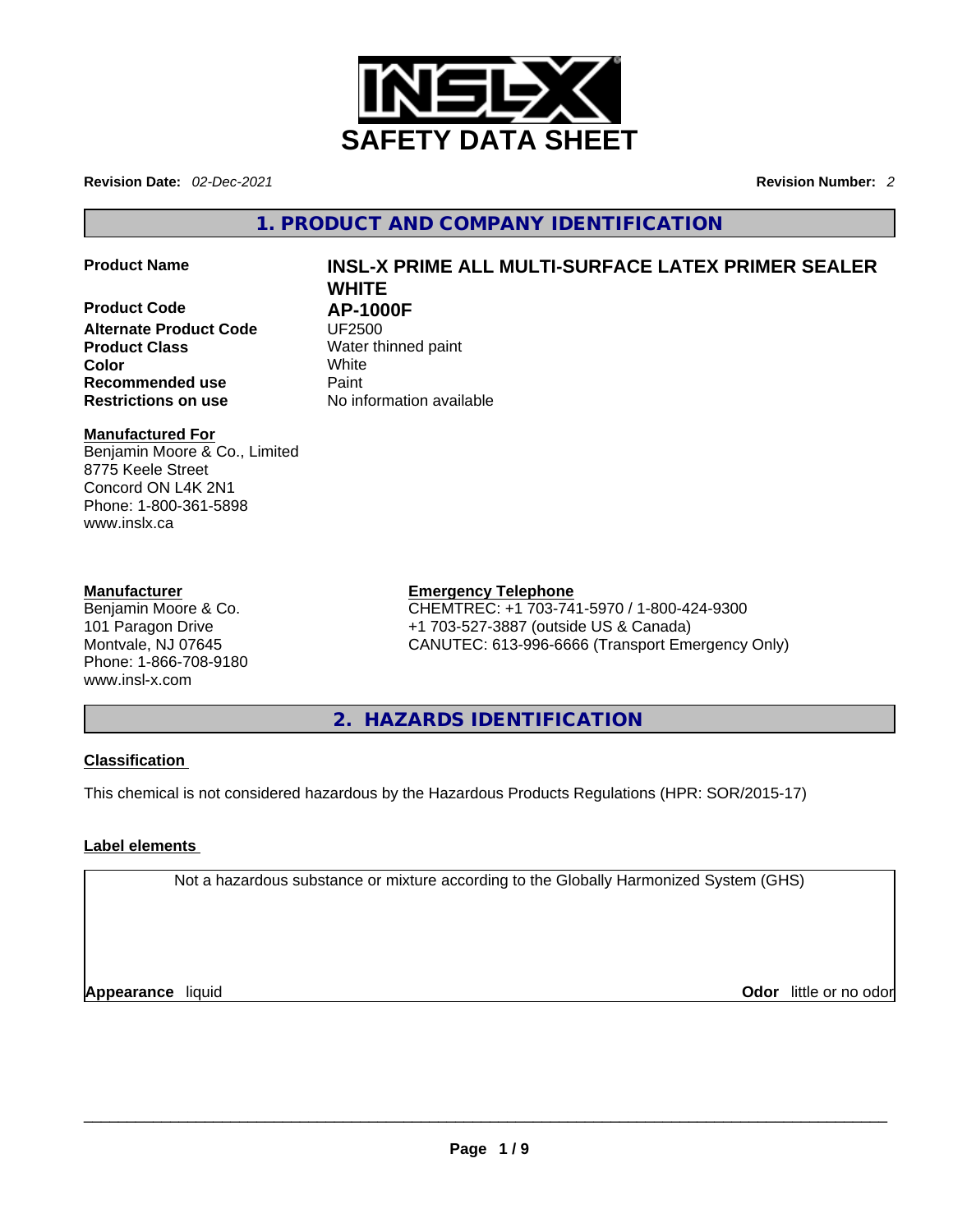## **Other information**

No information available

 **WARNING:** This product contains isothiazolinone compounds at levels of <0.1%. These substances are biocides commonly found in most paints and a variety of personal care products as a preservative. Certain individuals may be sensitive or allergic to these substances, even at low levels.

# **3. COMPOSITION INFORMATION ON COMPONENTS**

| <b>Chemical name</b> | <b>CAS No.</b> | Weight-%   | Hazardous Material<br>Information Review Act date exemption granted<br>registry number<br>(HMIRA registry $#$ ) | Date HMIRA filed and<br>(if applicable) |
|----------------------|----------------|------------|-----------------------------------------------------------------------------------------------------------------|-----------------------------------------|
| Titanium dioxide     | 13463-67-7     | $5 - 10%$  |                                                                                                                 |                                         |
| Limestone            | 1317-65-3      | - 5%       |                                                                                                                 |                                         |
| Zinc oxide           | 1314-13-2      | $0.5 - 1%$ |                                                                                                                 |                                         |

\*The exact percentage (concentration) of composition has been withheld as a trade secret

# **4. FIRST AID MEASURES**

| <b>General Advice</b>                  | No hazards which require special first aid measures.                                                     |
|----------------------------------------|----------------------------------------------------------------------------------------------------------|
| <b>Eye Contact</b>                     | Rinse thoroughly with plenty of water for at least 15<br>minutes and consult a physician.                |
| <b>Skin Contact</b>                    | Wash off immediately with soap and plenty of water while<br>removing all contaminated clothes and shoes. |
| <b>Inhalation</b>                      | Move to fresh air. If symptoms persist, call a physician.                                                |
| Ingestion                              | Clean mouth with water and afterwards drink plenty of<br>water. Consult a physician if necessary.        |
| <b>Most Important Symptoms/Effects</b> | None known.                                                                                              |
| <b>Notes To Physician</b>              | Treat symptomatically.                                                                                   |

# **5. FIRE-FIGHTING MEASURES**

| <b>Suitable Extinguishing Media</b>                   | Use extinguishing measures that are appropriate to local<br>circumstances and the surrounding environment.                                   |
|-------------------------------------------------------|----------------------------------------------------------------------------------------------------------------------------------------------|
| Protective equipment and precautions for firefighters | As in any fire, wear self-contained breathing apparatus<br>pressure-demand, MSHA/NIOSH (approved or equivalent)<br>and full protective gear. |
| <b>Specific Hazards Arising From The Chemical</b>     | Closed containers may rupture if exposed to fire or<br>extreme heat.                                                                         |
|                                                       |                                                                                                                                              |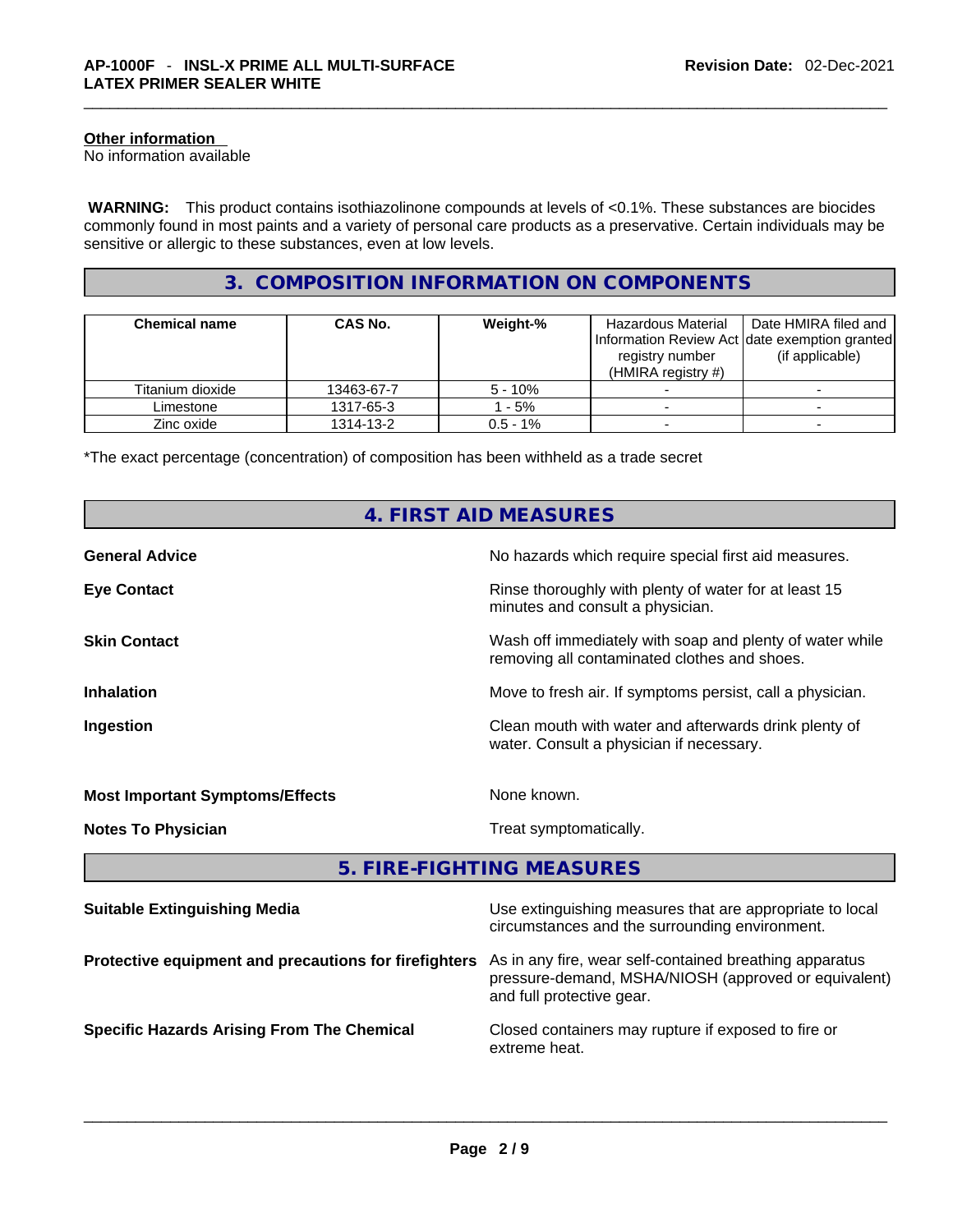| <b>Sensitivity to mechanical impact</b>                                          | No                                                      |
|----------------------------------------------------------------------------------|---------------------------------------------------------|
| Sensitivity to static discharge                                                  | No.                                                     |
| <b>Flash Point Data</b><br>Flash point (°F)<br>Flash Point (°C)<br><b>Method</b> | Not applicable<br>Not applicable<br>Not applicable      |
| <b>Flammability Limits In Air</b>                                                |                                                         |
| Lower flammability limit:<br><b>Upper flammability limit:</b>                    | Not applicable<br>Not applicable                        |
| <b>NFPA</b><br>Health: 1<br>Flammability: 0                                      | <b>Instability: 0</b><br><b>Special: Not Applicable</b> |
| <b>NFPA Legend</b>                                                               |                                                         |

- 0 Not Hazardous
- 1 Slightly
- 2 Moderate
- 3 High
- 4 Severe

*The ratings assigned are only suggested ratings, the contractor/employer has ultimate responsibilities for NFPA ratings where this system is used.* 

*Additional information regarding the NFPA rating system is available from the National Fire Protection Agency (NFPA) at www.nfpa.org.* 

# **6. ACCIDENTAL RELEASE MEASURES**

| <b>Personal Precautions</b>      | Avoid contact with skin, eyes and clothing. Ensure<br>adequate ventilation.                          |
|----------------------------------|------------------------------------------------------------------------------------------------------|
| <b>Other Information</b>         | Prevent further leakage or spillage if safe to do so.                                                |
| <b>Environmental precautions</b> | See Section 12 for additional Ecological Information.                                                |
| <b>Methods for Cleaning Up</b>   | Soak up with inert absorbent material. Sweep up and<br>shovel into suitable containers for disposal. |

**7. HANDLING AND STORAGE** 

| <b>Handling</b>               | Avoid contact with skin, eyes and clothing. Avoid breathing<br>vapors, spray mists or sanding dust. In case of insufficient<br>ventilation, wear suitable respiratory equipment. |
|-------------------------------|----------------------------------------------------------------------------------------------------------------------------------------------------------------------------------|
| <b>Storage</b>                | Keep container tightly closed. Keep out of the reach of<br>children.                                                                                                             |
| <b>Incompatible Materials</b> | No information available                                                                                                                                                         |
|                               |                                                                                                                                                                                  |

# **8. EXPOSURE CONTROLS/PERSONAL PROTECTION**

**Exposure Limits**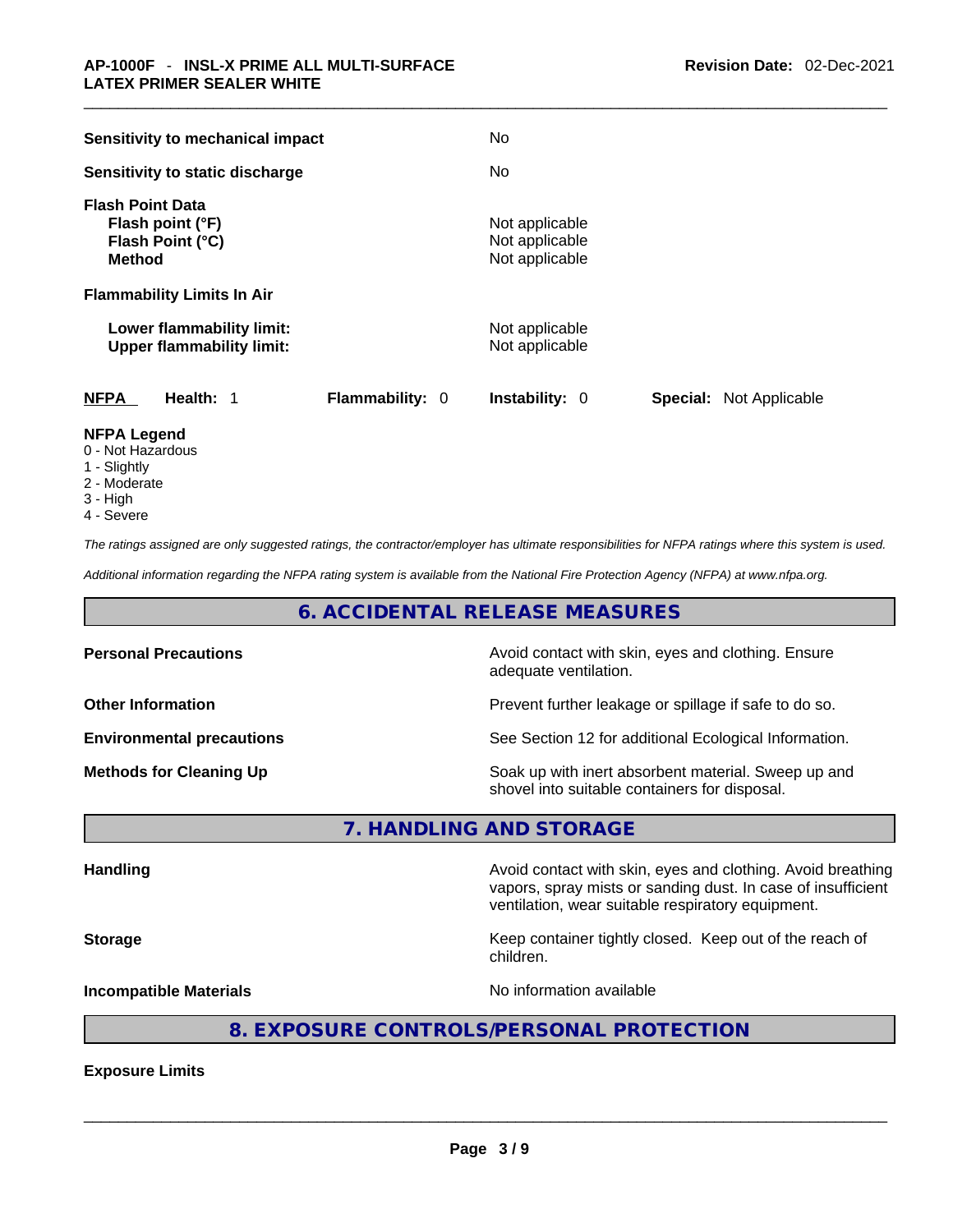| <b>Chemical name</b> | <b>ACGIH TLV</b>          | <b>Alberta</b>             | <b>British Columbia</b>     | <b>Ontario</b>             | Quebec                     |
|----------------------|---------------------------|----------------------------|-----------------------------|----------------------------|----------------------------|
| Titanium dioxide     | TWA: $10 \text{ mg/m}^3$  | 10 mg/m $3$ - TWA          | 10 mg/m $3$ - TWA           | 10 mg/m $3$ - TWA          | 10 mg/m $3$ - TWAEV        |
|                      |                           |                            | $3$ mg/m <sup>3</sup> - TWA |                            |                            |
| Limestone            | N/E                       | 10 mg/m $3$ - TWA          | 10 mg/m $3$ - TWA           | N/E                        | 10 mg/m $3$ - TWAEV        |
|                      |                           |                            | $3$ mg/m <sup>3</sup> - TWA |                            |                            |
|                      |                           |                            | $20 \text{ mg/m}^3$ - STEL  |                            |                            |
| Zinc oxide           | STEL: $10 \text{ mg/m}^3$ | $2 \text{ mg/m}^3$ - TWA   | $2 \text{ mg/m}^3$ - TWA    | $2 \text{ mg/m}^3$ - TWA   | 10 mg/m $3$ - TWAEV        |
|                      | respirable particulate    | $10 \text{ mg/m}^3$ - STEL | $10 \text{ mg/m}^3$ - STEL  | $10 \text{ mg/m}^3$ - STEL | $5 \text{ mg/m}^3$ - TWAEV |
|                      | matter                    |                            |                             |                            | 10 mg/m $3 -$ STEV         |
|                      | TWA: $2 \text{ mg/m}^3$   |                            |                             |                            |                            |
|                      | respirable particulate    |                            |                             |                            |                            |
|                      | matter                    |                            |                             |                            |                            |

#### **Legend**

ACGIH - American Conference of Governmental Industrial Hygienists Alberta - Alberta Occupational Exposure Limits British Columbia - British Columbia Occupational Exposure Limits Ontario - Ontario Occupational Exposure Limits Quebec - Quebec Occupational Exposure Limits N/E - Not established

#### **Personal Protective Equipment**

**Engineering Measures Ensure** Ensure adequate ventilation, especially in confined areas.

**Eye/Face Protection Safety glasses with side-shields. Skin Protection Protection Protective gloves and impervious clothing. Respiratory Protection In case of insufficient ventilation wear suitable respiratory** equipment.

**Hygiene Measures Avoid contact with skin, eyes and clothing. Remove and Avoid contact with skin, eyes and clothing. Remove and** wash contaminated clothing before re-use. Wash thoroughly after handling.

**9. PHYSICAL AND CHEMICAL PROPERTIES** 

| Appearance                        | liquid                   |
|-----------------------------------|--------------------------|
| Odor                              | little or no odor        |
| <b>Odor Threshold</b>             | No information available |
| Density (Ibs/gal)                 | $10.1 - 10.2$            |
| <b>Specific Gravity</b>           | $1.21 - 1.23$            |
| рH                                | No information available |
| <b>Viscosity (cps)</b>            | No information available |
| Solubility(ies)                   | No information available |
| <b>Water solubility</b>           | No information available |
| <b>Evaporation Rate</b>           | No information available |
| Vapor pressure                    | No information available |
| Vapor density                     | No information available |
| Wt. % Solids                      | 40 - 50                  |
| Vol. % Solids                     | $30 - 40$                |
| Wt. % Volatiles                   | $50 - 60$                |
| Vol. % Volatiles                  | $60 - 70$                |
| <b>VOC Regulatory Limit (g/L)</b> | < 100                    |
| <b>Boiling Point (°F)</b>         | 212                      |
| <b>Boiling Point (°C)</b>         | 100                      |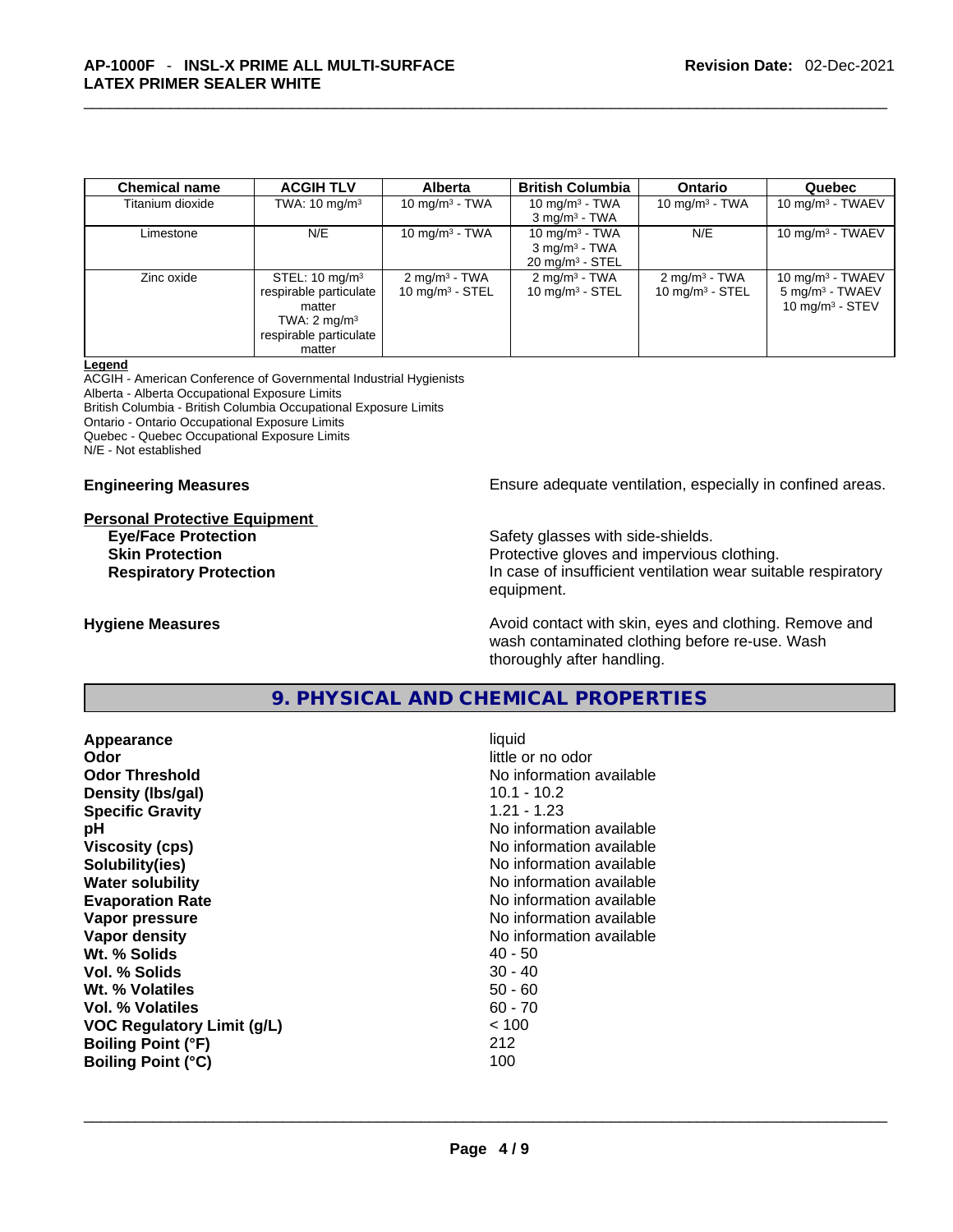**Freezing point (°F)** 32 **Freezing Point (°C)** 0 **Flash point (°F) Flash Point (°C)** Not applicable **Method Not applicable**<br> **Plammability (solid, gas)** Not applicable **Not applicable Flammability (solid, gas)** Not applicable Not applicable<br>
Upper flammability limit: Not applicable **Upper flammability limit: Lower flammability limit:**<br> **Autoignition Temperature (°F)**<br>
Mo information available **Autoignition Temperature (°F) Autoignition Temperature (°C)** No information available **Decomposition Temperature (°F)**<br> **Decomposition Temperature (°C)** No information available **Decomposition Temperature (°C)**<br>Partition coefficient

#### **Revision Date:** 02-Dec-2021

**No information available** 

# **10. STABILITY AND REACTIVITY**

| <b>Reactivity</b>                       | Not Applicable                           |
|-----------------------------------------|------------------------------------------|
| <b>Chemical Stability</b>               | Stable under normal conditions.          |
| <b>Conditions to avoid</b>              | Prevent from freezing.                   |
| <b>Incompatible Materials</b>           | No materials to be especially mentioned. |
| <b>Hazardous Decomposition Products</b> | None under normal use.                   |
| Possibility of hazardous reactions      | None under normal conditions of use.     |

# **11. TOXICOLOGICAL INFORMATION**

### **Product Information Information on likely routes of exposure**

**Principal Routes of Exposure Exposure** Eye contact, skin contact and inhalation.

**Acute Toxicity Product Information Information Information No information available** 

**Symptoms related to the physical,chemical and toxicological characteristics**

**Symptoms No information available** 

# **Delayed and immediate effects as well as chronic effects from short and long-term exposure**

**Eye contact Exercise 3 May cause slight irritation Skin contact Substance may cause slight skin irritation. Prolonged or** Substance may cause slight skin irritation. Prolonged or repeated contact may dry skin and cause irritation. **Inhalation Inhalation Inhalation May cause irritation of respiratory tract. Ingestion Ingestion Index is a structure of the line of the line of the line of the line of the line of the line of the line of the line of the line of the line of the line of the line of the line of the line of the l** vomiting and diarrhea.<br>No information available. **Sensitization** No information available. \_\_\_\_\_\_\_\_\_\_\_\_\_\_\_\_\_\_\_\_\_\_\_\_\_\_\_\_\_\_\_\_\_\_\_\_\_\_\_\_\_\_\_\_\_\_\_\_\_\_\_\_\_\_\_\_\_\_\_\_\_\_\_\_\_\_\_\_\_\_\_\_\_\_\_\_\_\_\_\_\_\_\_\_\_\_\_\_\_\_\_\_\_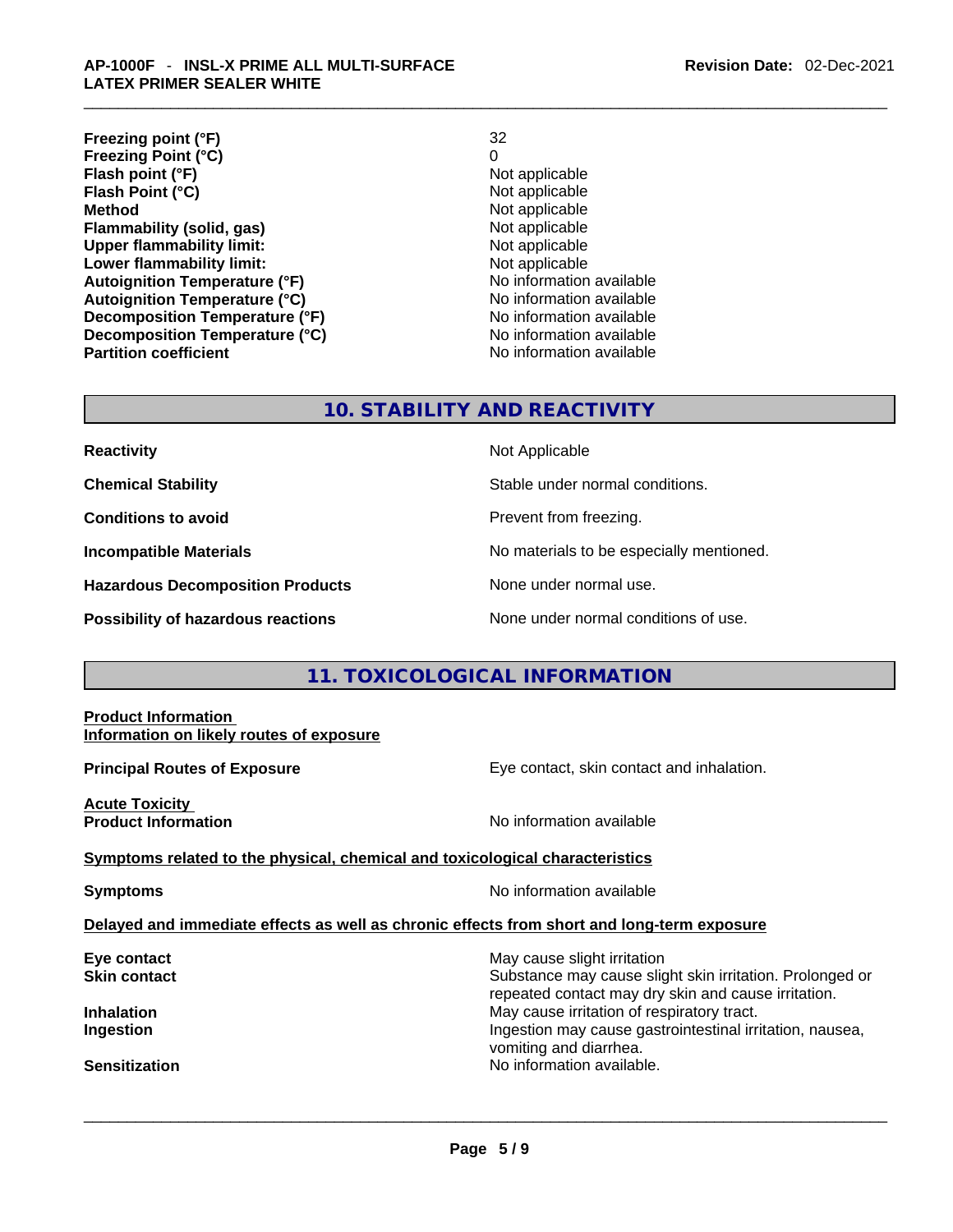| <b>Neurological Effects</b>     | No information available. |
|---------------------------------|---------------------------|
| <b>Mutagenic Effects</b>        | No information available. |
| <b>Reproductive Effects</b>     | No information available. |
| <b>Developmental Effects</b>    | No information available. |
| Target organ effects            | No information available. |
| <b>STOT - single exposure</b>   | No information available. |
| <b>STOT - repeated exposure</b> | No information available. |
| Other adverse effects           | No information available. |
| <b>Aspiration Hazard</b>        | No information available. |
|                                 |                           |

#### **Numerical measures of toxicity**

**The following values are calculated based on chapter 3.1 of the GHS document**

#### **Component Information**

| Chemical name                  | Oral LD50                 | Dermal LD50 | Inhalation LC50 |
|--------------------------------|---------------------------|-------------|-----------------|
| Titanium dioxide<br>13463-67-7 | $\cdot$ 10000 mg/kg (Rat) |             |                 |
| Zinc oxide<br>1314-13-2        | $>$ 5000 mg/kg (Rat)      | -           |                 |

#### **Chronic Toxicity**

#### **Carcinogenicity**

*The information below indicates whether each agency has listed any ingredient as a carcinogen:.* 

| <b>Chemical name</b> | <b>IARC</b>                     | <b>NTP</b> |
|----------------------|---------------------------------|------------|
|                      | 2B<br>Possible Human Carcinogen |            |
| Titanium dioxide     |                                 |            |

• Although IARC has classified titanium dioxide as possibly carcinogenic to humans (2B), their summary concludes: "No significant exposure to titanium dioxide is thought to occur during the use of products in which titanium dioxide is bound to other materials, such as paint."

#### **Legend**

IARC - International Agency for Research on Cancer NTP - National Toxicity Program OSHA - Occupational Safety & Health Administration

**12. ECOLOGICAL INFORMATION** 

### **Ecotoxicity Effects**

The environmental impact of this product has not been fully investigated.

# **Product Information**

#### **Acute Toxicity to Fish**

# No information available \_\_\_\_\_\_\_\_\_\_\_\_\_\_\_\_\_\_\_\_\_\_\_\_\_\_\_\_\_\_\_\_\_\_\_\_\_\_\_\_\_\_\_\_\_\_\_\_\_\_\_\_\_\_\_\_\_\_\_\_\_\_\_\_\_\_\_\_\_\_\_\_\_\_\_\_\_\_\_\_\_\_\_\_\_\_\_\_\_\_\_\_\_ **Acute Toxicity to Aquatic Invertebrates**

No information available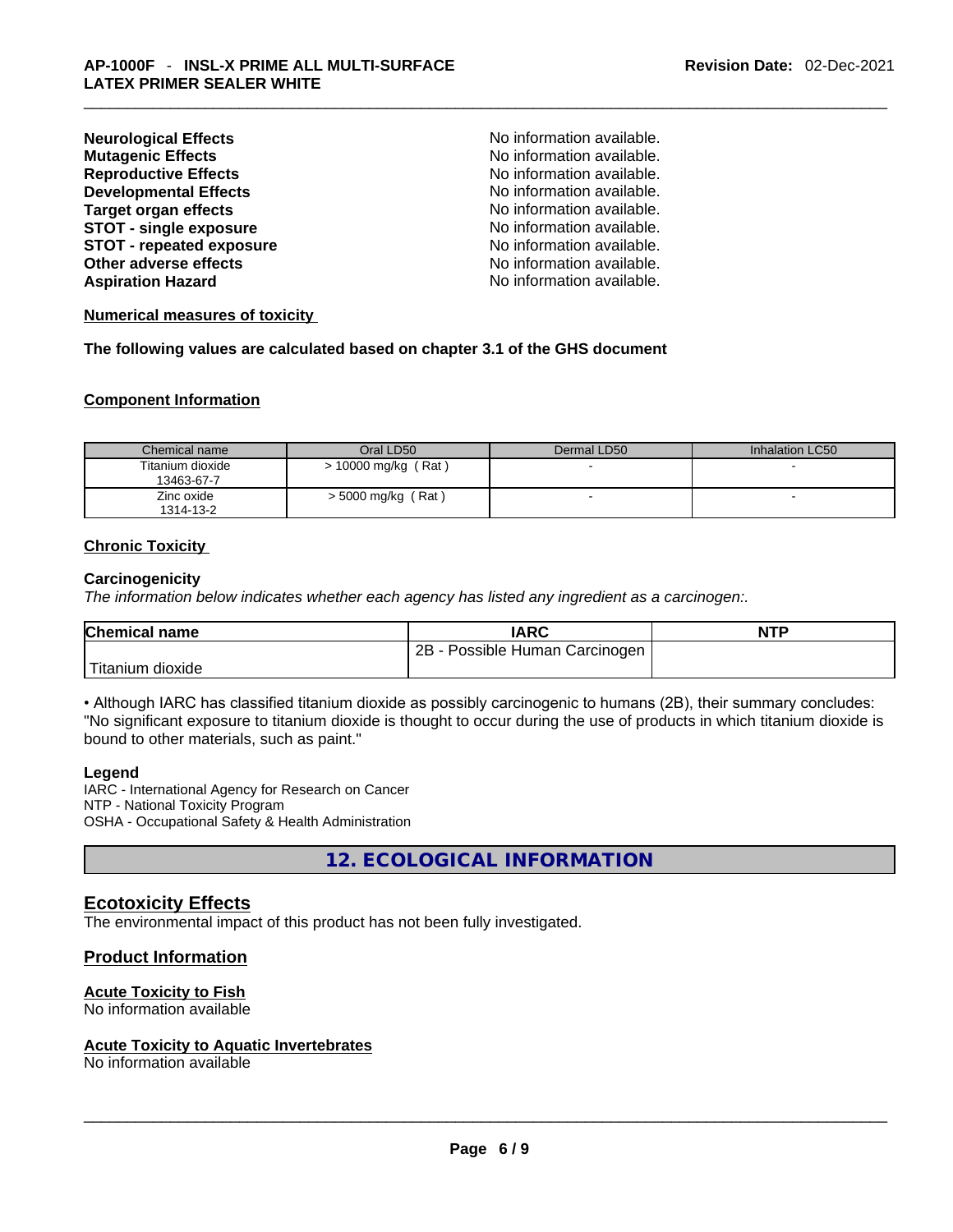#### **Acute Toxicity to Aquatic Plants**

No information available

#### **Persistence / Degradability**

No information available.

#### **Bioaccumulation**

No information available.

#### **Mobility in Environmental Media**

No information available.

#### **Ozone**

No information available

# **Component Information**

#### **Acute Toxicity to Fish**

Titanium dioxide  $LCS0:$  > 1000 mg/L (Fathead Minnow - 96 hr.)

#### **Acute Toxicity to Aquatic Invertebrates**

No information available

#### **Acute Toxicity to Aquatic Plants**

No information available

**13. DISPOSAL CONSIDERATIONS** 

**Waste Disposal Method** Dispose of in accordance with federal, state, provincial, and local regulations. Local requirements may vary, consult your sanitation department or state-designated environmental protection agency for more disposal options.

# **14. TRANSPORT INFORMATION**

| <b>TDG</b>         | Not regulated |
|--------------------|---------------|
| <b>ICAO / IATA</b> | Not regulated |
| <b>IMDG / IMO</b>  | Not regulated |
|                    |               |
|                    |               |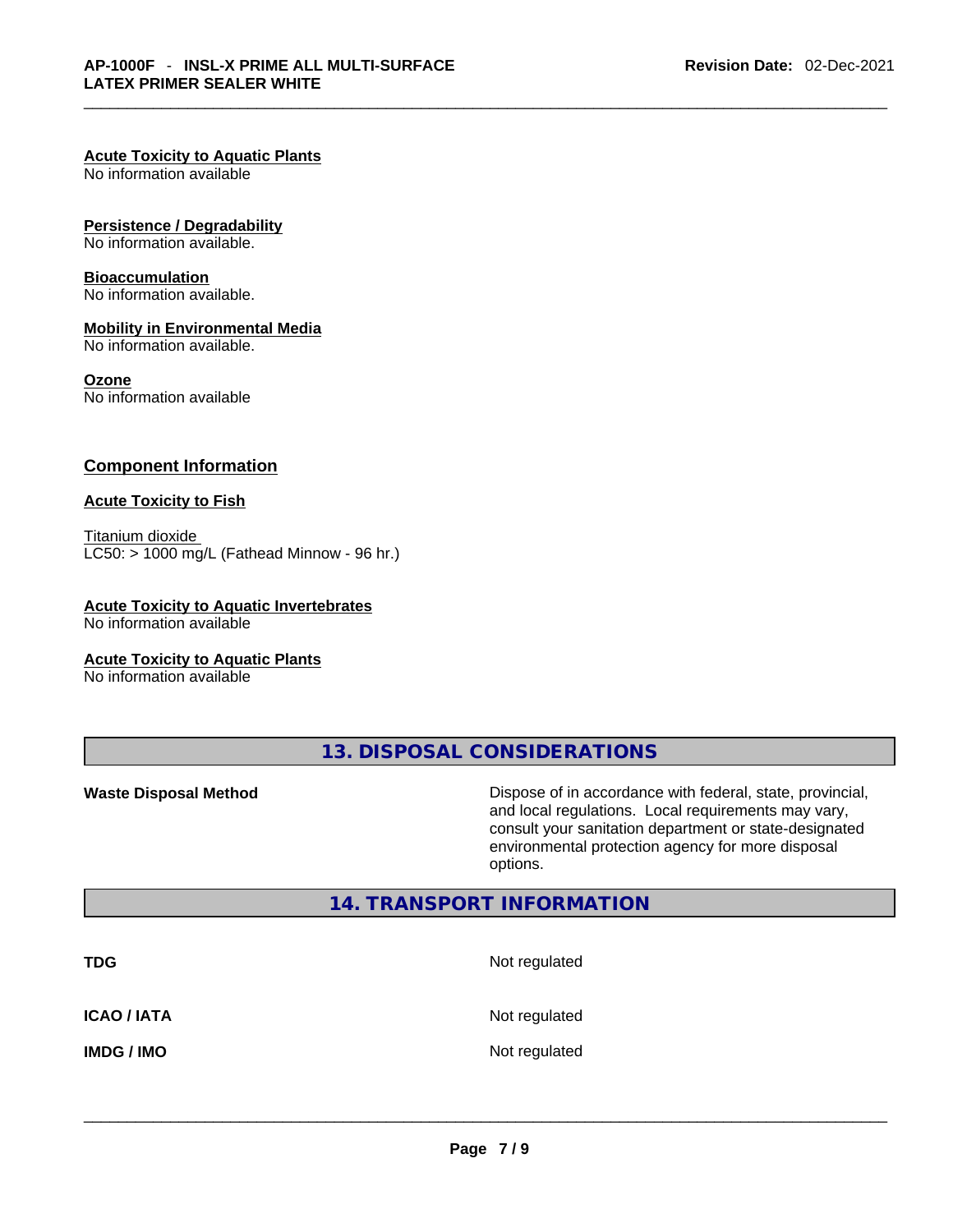# **15. REGULATORY INFORMATION**

## **International Inventories**

| <b>TSCA: United States</b> | Yes - All components are listed or exempt. |
|----------------------------|--------------------------------------------|
| <b>DSL: Canada</b>         | Yes - All components are listed or exempt. |

# **National Pollutant Release Inventory (NPRI)**

### **NPRI Parts 1- 4**

This product contains the following Parts 1-4 NPRI chemicals:

*None*

### **NPRI Part 5**

This product contains the following NPRI Part 5 Chemicals:

*None*

### **WHMIS Regulatory Status**

This product has been classified in accordance with the hazard criteria of the Hazardous Products Regulations (HPR) and the SDS contains all the information required by the HPR.



**- Chronic Hazard** 

X - Consult your supervisor or S.O.P. for "Special" handling instructions.

Note: The PPE rating has intentionally been left blank. Choose appropriate PPE that will protect employees from the hazards the material will *present under the actual normal conditions of use.* 

*Caution: HMISÒ ratings are based on a 0-4 rating scale, with 0 representing minimal hazards or risks, and 4 representing significant hazards or risks. Although HMISÒ ratings are not required on MSDSs under 29 CFR 1910.1200, the preparer, has chosen to provide them. HMISÒ ratings are to be used only in conjunction with a fully implemented HMISÒ program by workers who have received appropriate HMISÒ training. HMISÒ is a registered trade and service mark of the NPCA. HMISÒ materials may be purchased exclusively from J. J. Keller (800) 327-6868.* 

 **WARNING!** If you scrape, sand, or remove old paint, you may release lead dust. LEAD IS TOXIC. EXPOSURE TO LEAD DUST CAN CAUSE SERIOUS ILLNESS, SUCH AS BRAIN DAMAGE, ESPECIALLY IN CHILDREN. PREGNANT WOMEN SHOULD ALSO AVOID EXPOSURE.Wear a NIOSH approved respirator to control lead exposure. Clean up carefully with a HEPA vacuum and a wet mop. Before you start, find out how to protect yourself and your family by logging onto Health Canada at